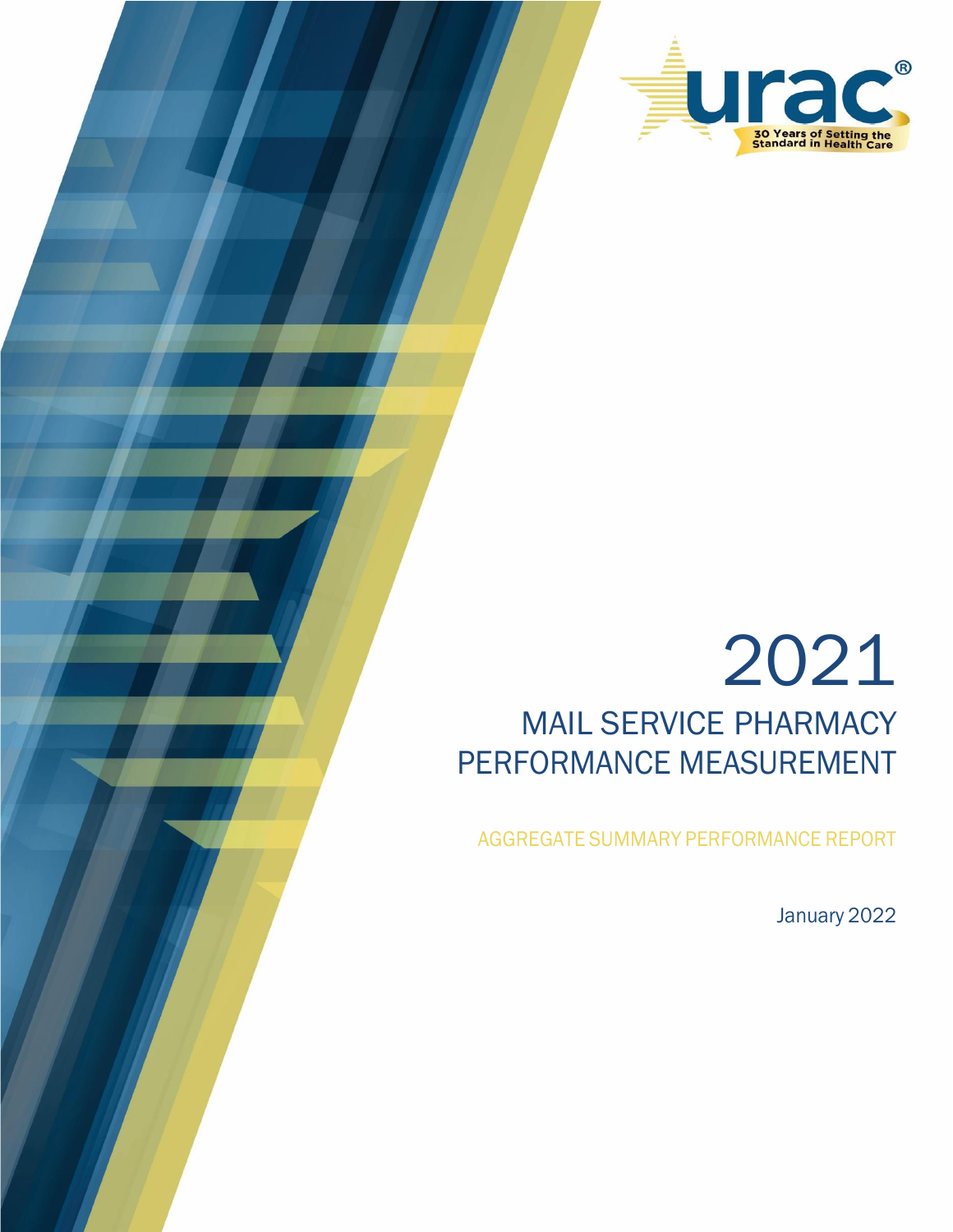

## **Table of Contents**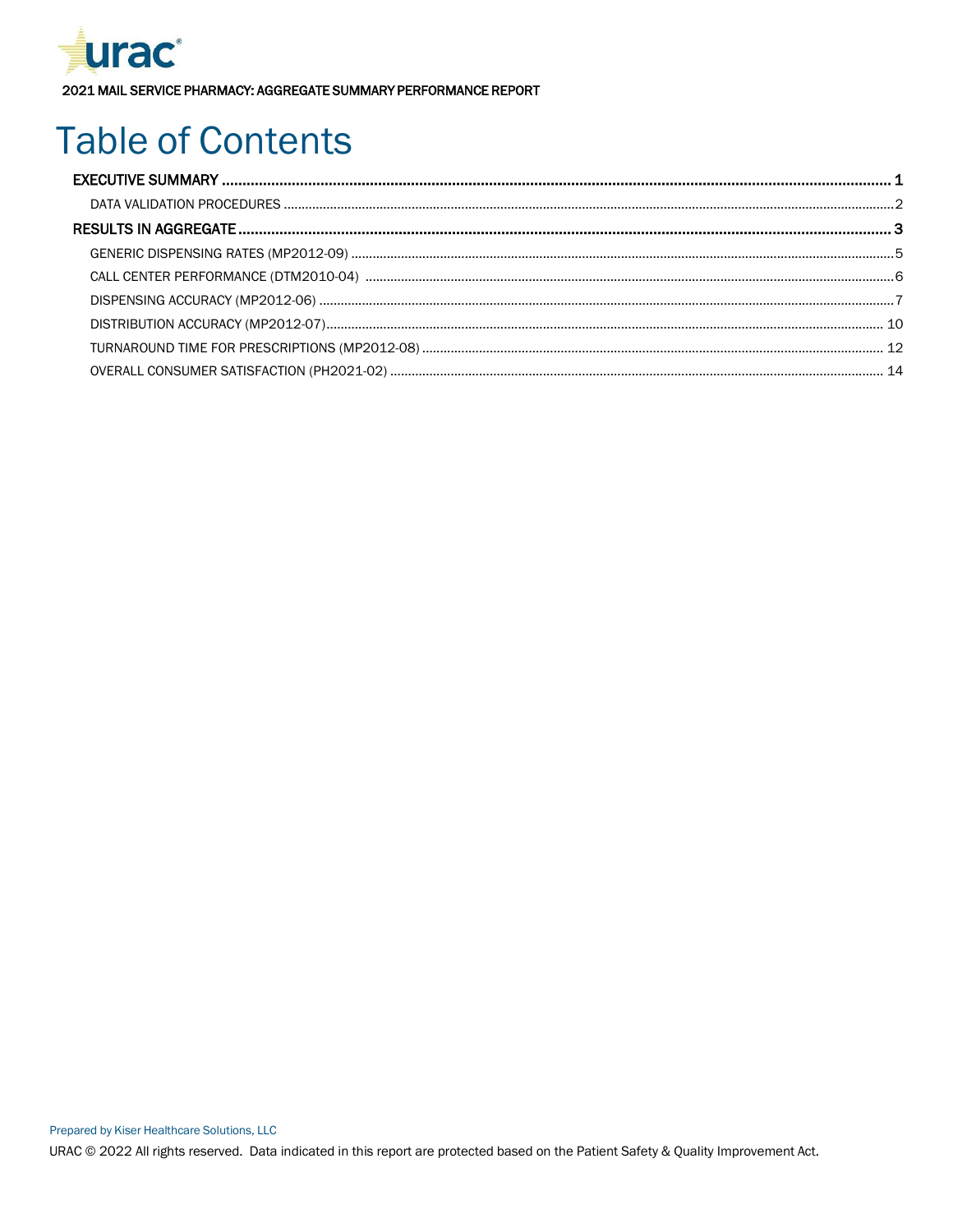

## <span id="page-2-0"></span>EXECUTIVE SUMMARY



**227M+**

**Prescriptions** Dispensed

- There was a 10.5% increase in number of organizations reporting
- Continued decrease in call abandonment performance as organizations trend closer to 5% (aligning with program standard threshold)
- Most dispensing errors are due to incorrect quantity
- The leading cause of errors in distribution is prescriptions dispensed with the incorrect patient address
- 8.11% of organizations had zero errors in dispensing or distribution of prescriptions

#### **Turnaround Time**

**~ 1.52 days**

To fill a prescription

#### **Dispensing Accuracy**

**99.99%** Of prescriptions

*dispensed* with no errors

### **Generic Dispensing Rate**

**96.91%**

Of prescriptions dispensed as generic

#### **Distribution Accuracy**

**99.97%**

Of prescriptions *distributed* with no errors

Presented in this report are the 2020 measurement year (2021 reporting year) results based on URAC's Mail Service Pharmacy Accreditation program performance measures.

URAC includes performance measures in multiple accreditation programs to align and harmonize with national priorities for healthcare quality and delivery improvement. Our priority of consumer protection and empowerment drives our measurement efforts on outcome measures, composite measures, and flexible measures collection. With the emphasis of the ACA on affordable, quality health care and access, it is imperative that performance measurement programs are in place to ensure that savings from cost cutting efforts in health care are not at the expense of the quality of care delivered to patients. The information provided by measures of performance can help stakeholders monitor the quality and accessibility of care across the nation.

Performance measurement for the 2021 reporting year aligns with Phase 2 of URAC's measurement process where mandatory performance measures are subject to an external data validation process. The data validation program identifies areas of opportunity for improvement and ensures ongoing compliance conformity to program standards. By requiring organizations to submit audited performance measures annually, URAC ensures accurate and reliable data for organization-toorganization comparisons. These audited performance measure results become publicly available via aggregated, de-identified reports.

Prepared by Kiser Healthcare Solutions, LLC 1 and 2 and 2 and 2 and 2 and 2 and 2 and 2 and 2 and 2 and 2 and 2 and 2 and 2 and 2 and 2 and 2 and 2 and 2 and 2 and 2 and 2 and 2 and 2 and 2 and 2 and 2 and 2 and 2 and 2 an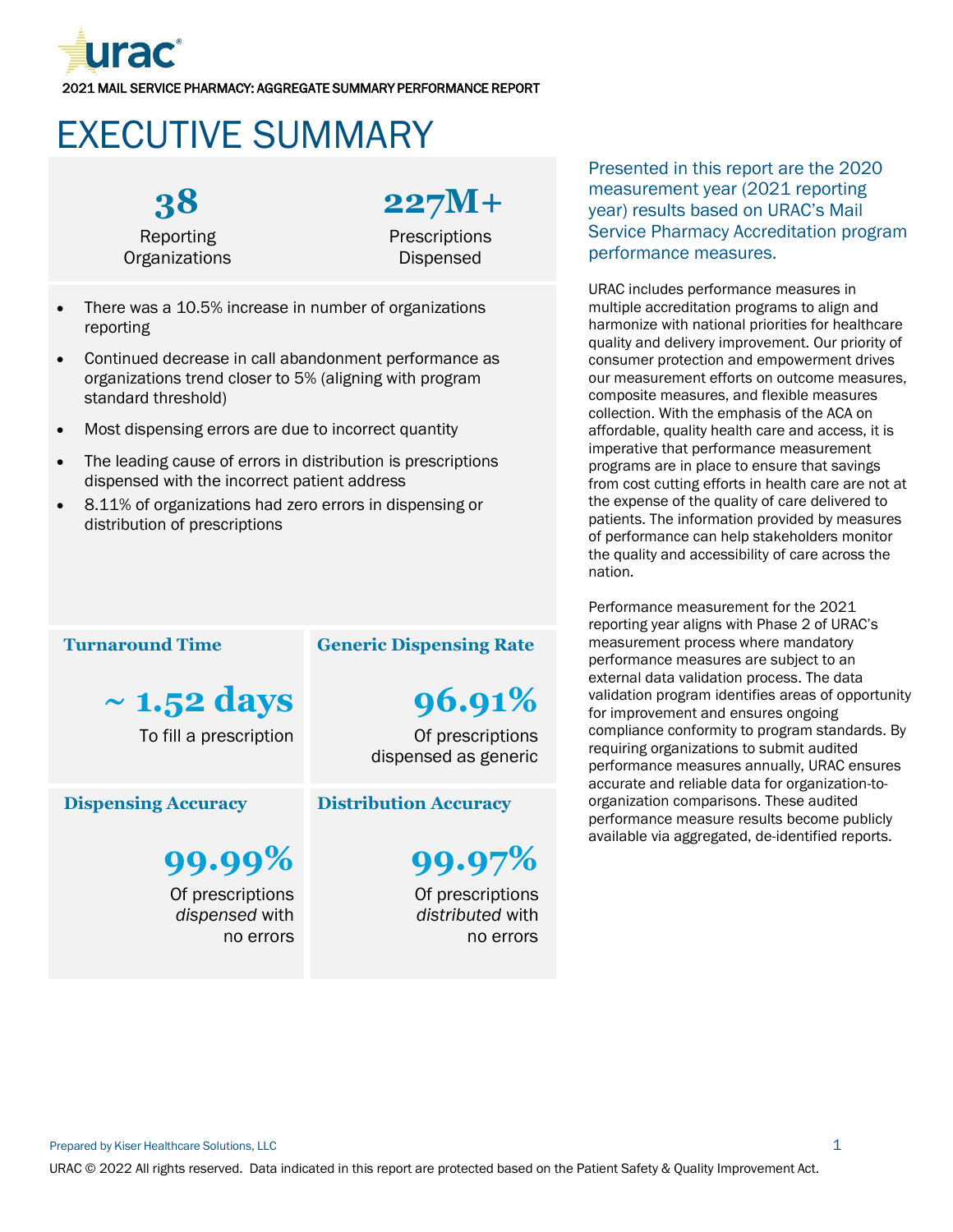

Organizations are required to report data for services covered under the scope of each accreditation. There are 5 mandatory measures and the option to report data for 2 exploratory measures. Results are reported to URAC separately for each accreditation.

Below is the list of measures for 2021 reporting.

#### MANDATORY MEASURES

- 1. Generic Dispensing Rates (MP2012-09)
- 2. Call Center Performance© (DTM2010-04)
- 3. Dispensing Accuracy© (MP2012-06)
- 4. Distribution Accuracy© (MP2012-07)
- 5. Turnaround Time for Prescriptions© (MP2012- 08)

#### EXPLORATORY MEASURES

- 1. Complaint Response Timeliness (CM2013-03)\*
- 2. Overall Consumer Satisfaction (CM2013-04)

© 2022 URAC, all rights reserved. The measures in URAC's Mail Service Pharmacy Accreditation Program were developed and are owned by URAC. URAC retains all rights of ownership to the measures and can rescind or alter the measures at any time. No use of any URAC measure is authorized without prior URAC approval of such use. Users shall not have the right to alter, enhance or otherwise modify the measures. Anyone desiring to use the measures must be approved by URAC.

\*Fewer than five organizations submitted data for this measure. Analysis and benchmarks were not produced given less than five valid data submissions.

## <span id="page-3-0"></span>DATA VALIDATION PROCEDURES

Data validation vendors (DVV) identified any materially inaccurate submissions. Additionally, Kiser Healthcare Solutions, LLC corrected for any data entry and duplicate submission errors based on manual data review and cleaning, documented at the end of this report.

Kiser Healthcare Solutions executed standard procedures for data cleaning and validation prior to finalizing the results presented in this report. All organizations' measure submissions were reviewed for measure component quality. For example, numerators and denominators were checked against rates to ensure accuracy. Also, minimum, mean, median, and maximum rates were benchmarked nationally and regionally to ensure accuracy and to identify potential issues at an individual submission level.

#### Basic guidelines for identifying valid submissions:

- Measure denominator is greater than zero
- DVV has not deemed the measure submission as materially inaccurate
- Organization has stated it is submitting the measure

#### Basic guidelines for aggregate rates:

- Measure denominator is greater than or equal to 30
- DVV has not deemed the measure submission as materially inaccurate
- Organization has stated it is submitting the measure
- Minimum of 5 reporting organizations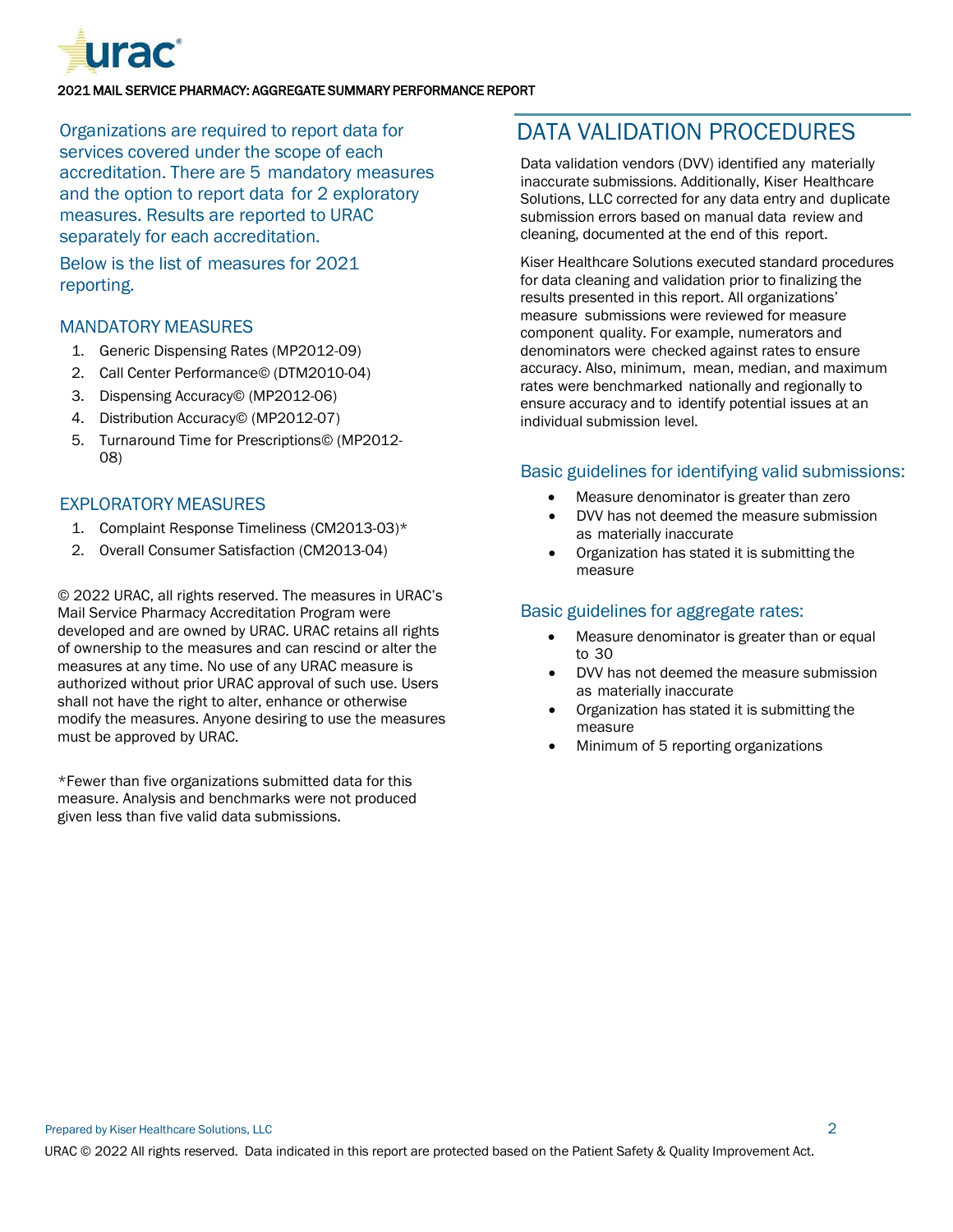

## <span id="page-4-0"></span>RESULTS IN AGGREGATE

A total of 38 URAC-accredited Mail Service Pharmacy (MSP) organizations reported 2020 measurement year data for the 2021 reporting year. The total number of prescriptions dispensed across all MSP organizations was 227,811,037 with the number of prescriptions dispensed ranging from 663 to 91,159,412. Most organizations reported dispensing fewer than one million prescriptions, with the majority of organizations reporting that they dispensed fewer than 500,000 prescriptions (Figure 1).

Of the 38 MSPs that submitted performance measurement data, 27 organizations covered all four URAC-specified regions (Midwest, Northeast, South, and West), and 11 organizations covered only a single region (Figure 2).







% reporting organizations by region (n=38) Note: Multiple responses accepted.



#### Pharmacy Composition

In the 2021 measure reporting year, URAC requested that pharmacies begin to selfidentify their pharmacy type for future analysis. Most pharmacies reported themselves as independent pharmacies. The organizations who reported "other" indicated themselves as a Mail Service Pharmacy which does not identify the pharmacy further. While organizations identified as health plan or PBM-owned represented 25% of the reporting  $\infty$ organizations, they accounted for more than 50% of the dispensing volume.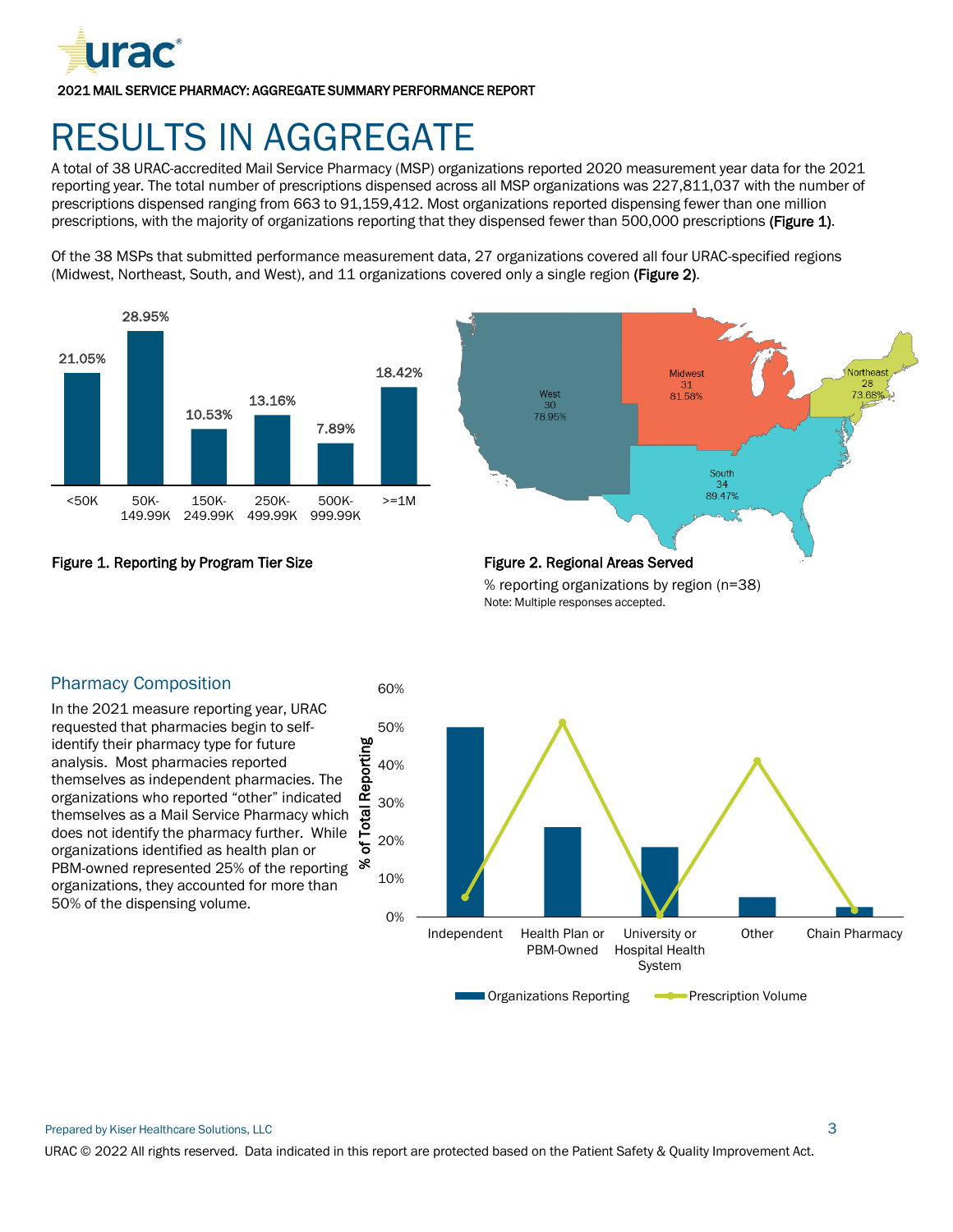



#### Documented Clinical Interventions

Reporting on documented clinical interventions was also introduced during the 2021 measure reporting year. Organizations were asked to report the number of clinical interventions tracked within their organization in each of the following categories: Drug Utilization, Mental Health, Pain, and Other. Less than half of organizations (31.58%, n=12) reported clinical interventions of any type. The total number of documented clinical interventions reported was 9,162,466, with all interventions addressing drug utilization. Health Plan or PBMowned mail service pharmacies represented the greatest percentage of total interventions.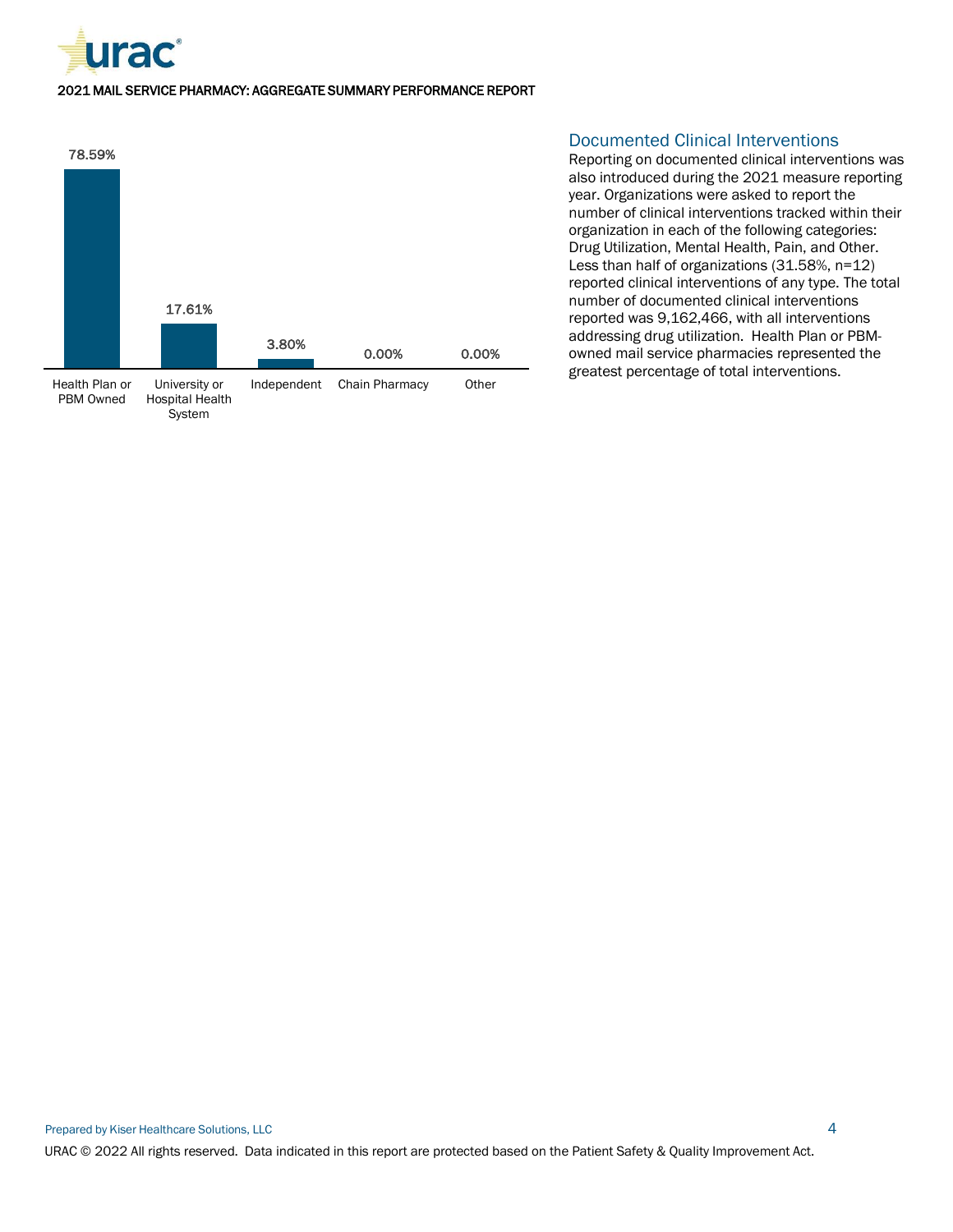

## <span id="page-6-0"></span>GENERIC DISPENSING RATES (MP2012-09)

#### **Measure Description**

This *mandatory* measure assesses the percentage of all prescriptions that were dispensed as generics, branded generics, or brands for which members paid the generic co-pay.

## Generic Dispensing Rate

## 96.91%

Prescriptions Dispensed as Generics

There is no stratification for this measure; results are reported across all populations.

URAC is the measure steward, and all rights are retained by URAC.

The 35 valid submissions for this measure reported an aggregate summary rate of 96.91%. One organization dispensed 100% generic prescriptions.

| <b>TOTAL NUMERATOR</b> | <b>TOTAL DENOMINATOR</b> |        | AGGREGATE SUMMARY RATE | <b>MEAN</b> |             | <b>SUBMISSIONS</b> |
|------------------------|--------------------------|--------|------------------------|-------------|-------------|--------------------|
| 144.795.893            | 149.418.003              |        | 96.91%                 | 89.66%      |             | 35                 |
|                        |                          |        |                        |             |             |                    |
| <b>MIN</b>             | 10TH                     | 25TH   | 50TH                   | 75TH        | <b>90TH</b> | <b>MAX</b>         |
| 24.04%                 | 80.17%                   | 90.69% | 95.34%                 | 98.72%      | 99.13%      | 100%               |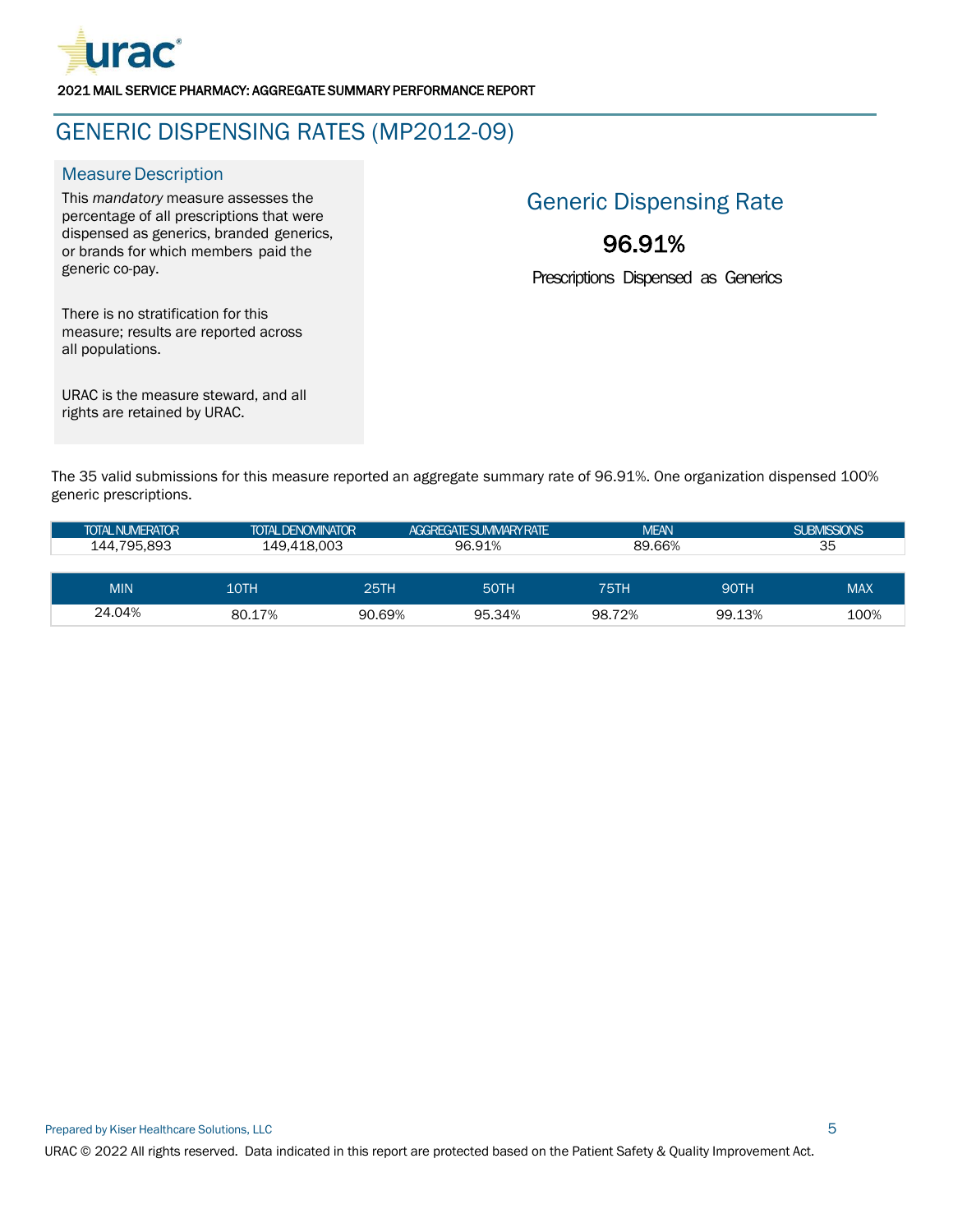

## <span id="page-7-0"></span>CALL CENTER PERFORMANCE (DTM2010-04)

#### **Measure Description**

This *mandatory* measure has two parts:

- Part A evaluates the percentage of calls during normal business hours to the organization's call service center(s) during the measurement period that were answered by a live voice within 30 seconds
- Part B evaluates the percentage of calls made during normal business hours to the organization's call service center(s) during the reporting year that were abandoned by callers before being answered by a live customer service representative

For Part A, a higher rate represents better performance. For Part B, a lower rate represents better performance.

URAC is the measure steward, and all rights are retained by URAC.



#### Figure 3. Call Center Performance Aggregate Summary Rates

#### Summary of Findings

A total of 35 organizations reported valid results for each measure part. There were four submissions at or above the 90th percentile for Part A. There were five submissions at or above the 90th percentile for Part B.

| <b>MEASURE</b>                  | <b>TOTAL NUMERATOR</b> | <b>TOTAL DENOMINATOR</b> |        | AGGRFGATE SUMMARY RATE | <b>MEAN</b> |        | <b>SUBMISSIONS</b> |
|---------------------------------|------------------------|--------------------------|--------|------------------------|-------------|--------|--------------------|
| Part A: 30-Second Response Rate | 54.671.211             | 70.551.641               |        | 77.49%                 | 81.85%      |        | 35                 |
| Part B: Call Abandonment Rate   | 2.370.129              | 70.584.514               |        | 3.36%                  | 3.40%       |        | 35                 |
|                                 |                        |                          |        |                        |             |        |                    |
| <b>MEASURE</b>                  | <b>MIN</b>             | 10TH                     | 25TH   | 50TH                   | 75TH        | 90TH   | <b>MAX</b>         |
| Part A: 30-Second Response Rate | 0%                     | 66.39%                   | 78.14% | 84.37%                 | 93.23%      | 97.09% | 99.59%             |
| Part B: Call Abandonment Rate   | 12.69%                 | 6.92%                    | 3.50%  | 2.55%                  | 1.94%       | 1.03%  | 0.09%              |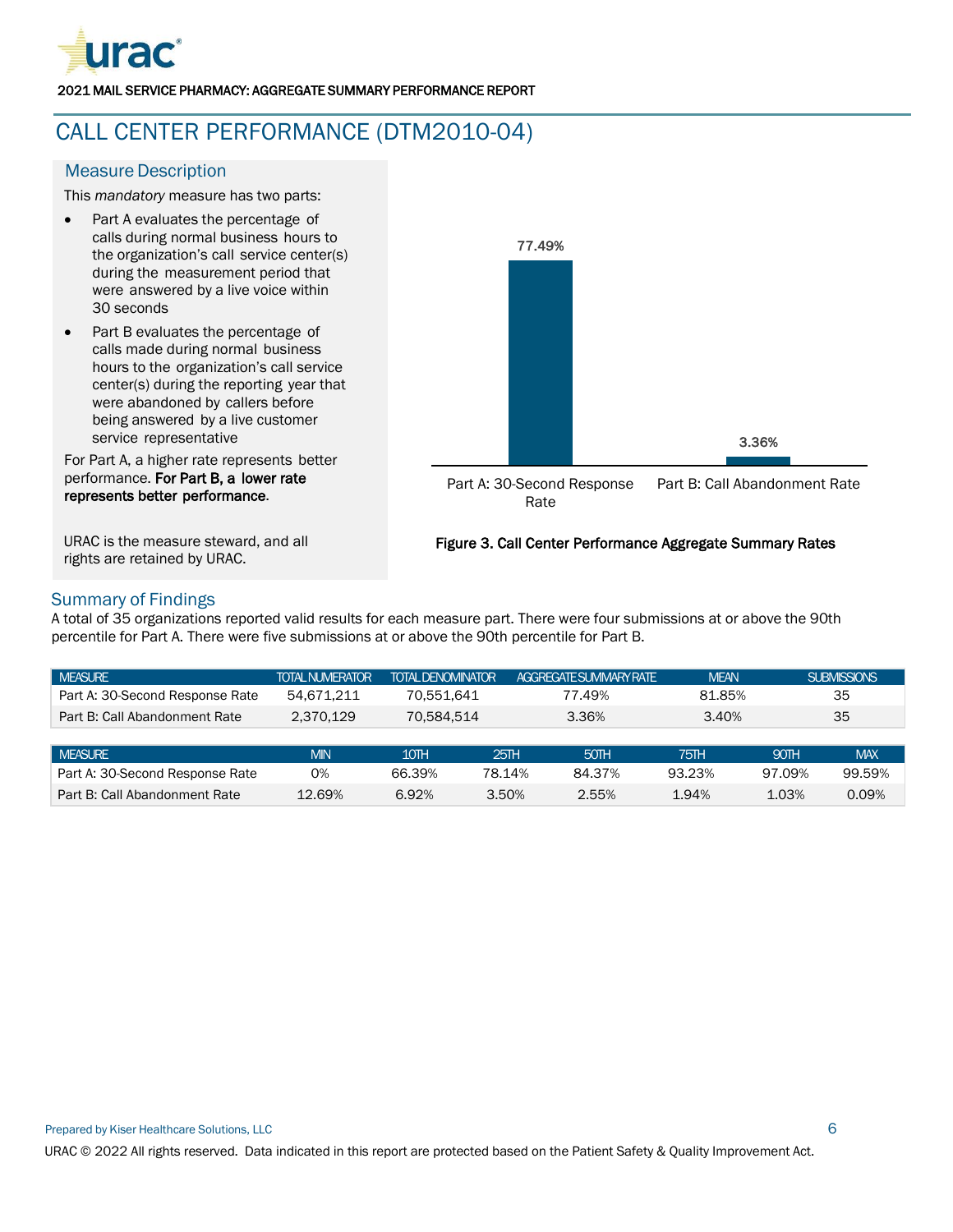

## <span id="page-8-0"></span>DISPENSING ACCURACY (MP2012-06)

#### **Measure Description**

This *mandatory* six-part measure and composite roll-up assesses the percentage of prescriptions that the organization dispensed inaccurately. Measure parts include:

- Part A: Incorrect Drug and/or Product Dispensed
- Part B: Incorrect Recipient
- Part C: Incorrect Strength
- Part D: Incorrect Dosage Form
- Part E: Incorrect Instructions
- Part F: Incorrect Quantity

#### For all parts, a lower rate represents better performance.

Each part of this measure is calculated at the individual prescription level, not at the order level (i.e., if an order contains three prescriptions, those three prescriptions are each counted separately in each denominator).

There is no stratification for this measure; results are reported in aggregate across all populations.

URAC is the measure steward, and all rights are retained by URAC.

#### Summary of Findings

## Dispensing Error Rate

0.00578% All Error Composite

5.78 errors

Per 100k Prescriptions Dispensed

|           |           |           |           |              | 0.00401%        |
|-----------|-----------|-----------|-----------|--------------|-----------------|
|           |           |           |           |              |                 |
|           |           |           |           |              |                 |
| 0.00073%  | 0.00021%  | 0.00022%  | 0.00022%  | 0.00039%     |                 |
|           |           |           |           |              |                 |
| Part A:   | Part B:   | Part C:   | Part D:   | Part E:      | Part F:         |
| Incorrect | Incorrect | Incorrect | Incorrect | Incorrect    | Incorrect       |
| Drug      | Recipient | Strength  | Dosage    | Instructions | <b>Quantity</b> |
| Dispensed |           |           | Form      |              |                 |

#### Figure 4. Dispensing Error Types

Aggregate Summary Rates per dispensing error sub-part

*\* Most dispensing errors are due to incorrect quantity.*

Of the 38 valid submissions, there were four organizations that reported 0% (perfect performance). The lowest performer indicated 74 drug dispensing defects per 100,000.

| <b>TOTAL NUMERATOR</b> | <b>TOTAL DENOMINATOR</b> |             | AGGREGATE SUMMARY RATE |             | <b>MFAN</b> | <b>SUBMISSIONS</b> |  |    |
|------------------------|--------------------------|-------------|------------------------|-------------|-------------|--------------------|--|----|
| 13.159                 |                          | 0.00578%    |                        | 227.811.037 |             | 0.03722%           |  | 38 |
|                        |                          |             |                        |             |             |                    |  |    |
| <b>MIN</b>             | 10TH                     | <b>25TH</b> | <b>50TH</b>            |             | <b>90TH</b> | <b>MAX</b>         |  |    |
| 0.74115%               | 0.04022%                 | 0.01750%    | 0.01089%               | 0.00330%    | 0.00031%    | 0%                 |  |    |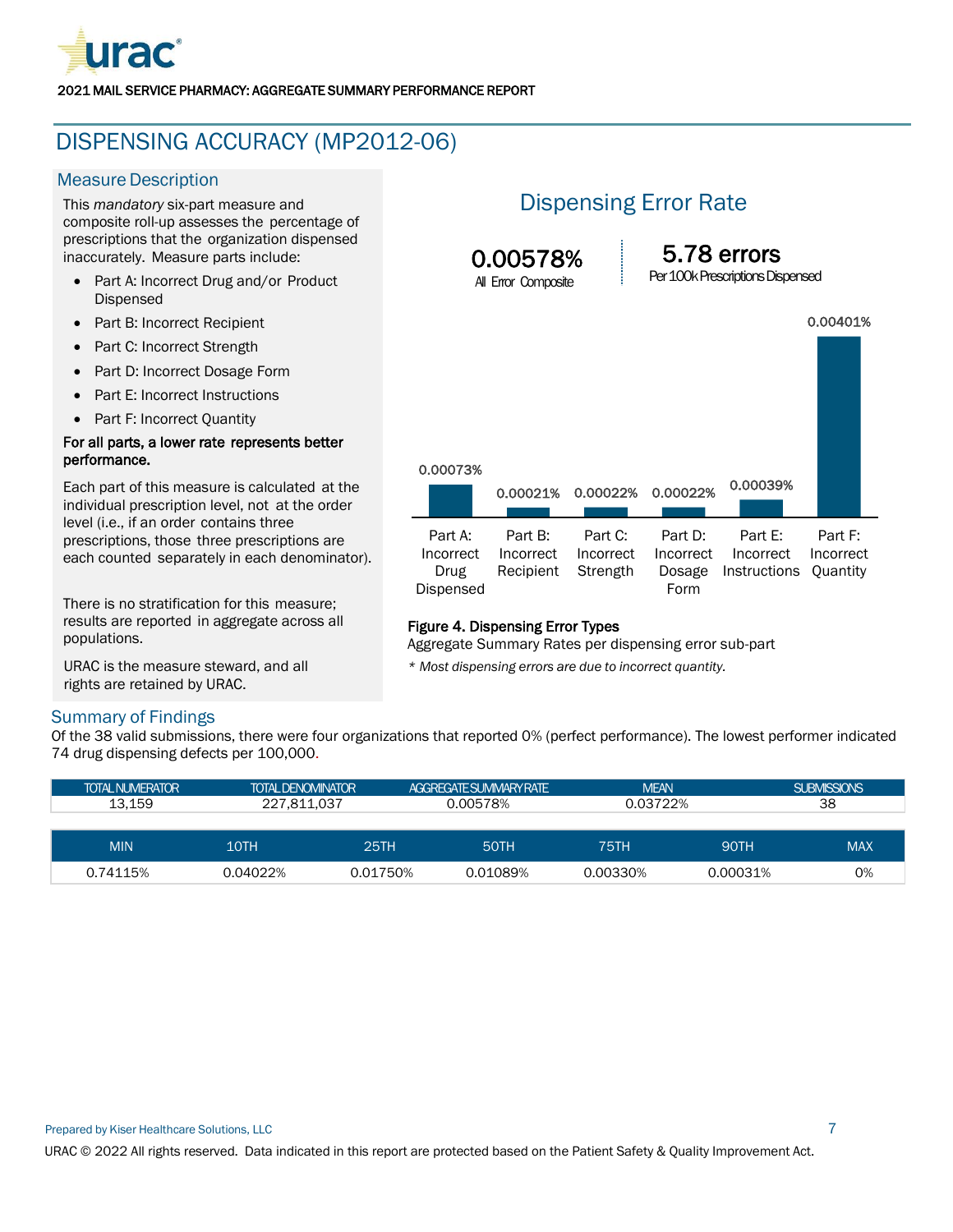

#### Part A: Incorrect Drug Dispensed

Of the 38 valid submissions, there were 12 valid data submissions that reported 0% (perfect performance). The lowest performer indicated 669 drug dispensing defects per 100,000.

| <b>TOTAL NUMERATOR</b> | <b>TOTAL DENOMINATOR</b> |          | AGGREGATE SUMMARY RATE | <b>MEAN</b> |             | <b>SUBMISSIONS</b> |    |
|------------------------|--------------------------|----------|------------------------|-------------|-------------|--------------------|----|
| ⊥.664                  | 227.811.037              | 0.00073% |                        | 0.02035%    |             |                    | 38 |
|                        |                          |          |                        |             |             |                    |    |
| <b>MIN</b>             | <b>10TH</b>              | 25TH     | 50TH                   | 75TH        | <b>90TH</b> | <b>MAX</b>         |    |
| 0.66880%               | 0.00697%                 | 0.00192% | 0.00092%               | 0%          | 0%          | 0%                 |    |

#### Part B: Incorrect Recipient

Of the 38 valid submissions, there were 13 valid data submissions that reported 0% (perfect performance). The lowest performer indicated 19 drug dispensing defects per 100,000.

| <b>TOTAL NUMERATOR</b> | <b>TOTAL DENOMINATOR</b>              | <b>AGGREGATE SUMMARY RATE</b> | <b>MEAN</b> | <b>SUBMISSIONS</b> |
|------------------------|---------------------------------------|-------------------------------|-------------|--------------------|
| 478                    | . ∩ຈ⊺<br>81'<br>، ب ب س س س س س س س س | .00021%                       | 0.00177%    | 38                 |

| <b>MIN</b>      | 10TH   | 25TH         | <b>EATL</b><br><b>POLIT</b> | <b>7 E T L</b><br>20 F | 90TH | <b>MAX</b> |
|-----------------|--------|--------------|-----------------------------|------------------------|------|------------|
| ∣ Q⊿<br>' — / U | 00441% | 0216%<br>ററാ | റററ<br>18%                  | 0%                     | 0%   | 0%         |

#### Part C: Incorrect Strength

Of the 36 valid submissions, there were 15 valid data submissions that reported 0% (perfect performance). The lowest performer indicated 11 drug dispensing defects per 100,000.

| <b>TOTAL NUMERATOR</b> | <b>TOTAL DENOMINATOR</b> | AGGREGATE SUMMARY RATE, | <b>MEAN</b> | <b>BMISSIONS</b><br>SUE |
|------------------------|--------------------------|-------------------------|-------------|-------------------------|
| 486                    | 961.987. ،<br>. Л        | 00022%                  | 0.00094%    | 36                      |

| <b>MIN</b> | 10TH    | OETH     | <b>EATL</b><br>זו טכ | ---- | <b>QOTH</b><br>9U I | <b>MAX</b> |
|------------|---------|----------|----------------------|------|---------------------|------------|
| 0.01149%   | .00222% | 0.00104% | .00011%              | 0%   | 0%                  | 0%         |

#### Part D: Incorrect Dosage Form

Of the 36 valid submissions, there were 16 valid data submissions that reported 0% (perfect performance). The lowest performer indicated 8 drug dispensing defects per 100,000.

| <b>TOTAL NUMERATOR</b> | <b>TOTAL DENOMINATOR</b> |      | <b>AGGREGATE SUMMARY RATE</b> | <b>MEAN</b> |             | <b>SUBMISSIONS</b> |
|------------------------|--------------------------|------|-------------------------------|-------------|-------------|--------------------|
| 492                    | 224.961.987              |      | 0.00022%                      | 0.00094%    |             | 36                 |
|                        |                          |      |                               |             |             |                    |
| <b>MIN</b>             | 10TH                     | 25TH | <b>50TH</b>                   | 75TH        | <b>90TH</b> | <b>MAX</b>         |

0.00760% 0.00309% 0.00098% 0.00007% 0% 0% 0%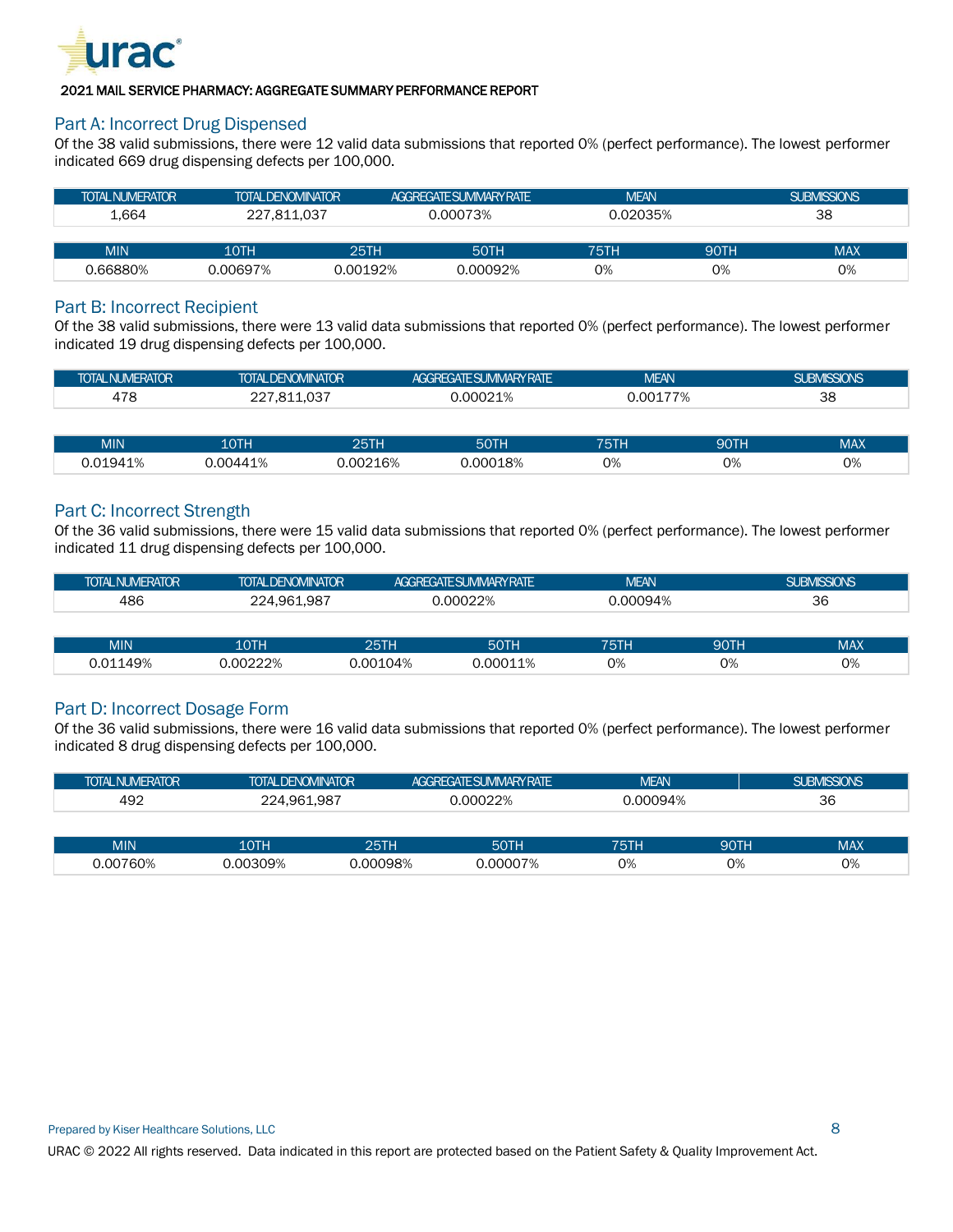

#### Part E: Incorrect Instructions

Of the 38 valid submissions, there were 13 valid data submissions that reported 0% (perfect performance). The lowest performer indicated 148 drug dispensing defects per 100,000.

| <b>TOTAL NUMERATOR</b> | <b>TOTAL DENOMINATOR</b> | AGGREGATE SUMMARY RATE |             | <b>MEAN</b> |             | <b>SUBMISSIONS</b> |
|------------------------|--------------------------|------------------------|-------------|-------------|-------------|--------------------|
| 897                    | 227.811.037              | 0.00039%               |             | 0.00550%    |             | 38                 |
|                        |                          |                        |             |             |             |                    |
| <b>MIN</b>             | 10TH                     | 25TH                   | <b>50TH</b> | 75TH        | <b>90TH</b> | <b>MAX</b>         |
| 0.14804%               | 0.00601%                 | 0.00233%               | 0.00032%    | 0%          | 0%          | 0%                 |

#### Part F: Incorrect Quantity

Of the 38 valid submissions, there were 12 valid data submissions that reported 0% (perfect performance). The lowest performer indicated 74 drug dispensing defects per 100,000.

| <b>TOTAL NUMERATOR</b> | <b>TOTAL DENOMINATOR</b> |          | AGGREGATE SUMMARY RATE |          |      | <b>SUBMISSIONS</b> |  |
|------------------------|--------------------------|----------|------------------------|----------|------|--------------------|--|
| 9.142                  | 227.811.037              |          | 0.00401%               | 0.00788% |      | 38                 |  |
|                        |                          |          |                        |          |      |                    |  |
| <b>MIN</b>             | 10TH                     | 25TH     | <b>50TH</b>            | 75TH     | 90TH | <b>MAX</b>         |  |
| 0.07402%               | 0.01618%                 | 0.00904% | 0.00196%               | 0%       | 0%   | 0%                 |  |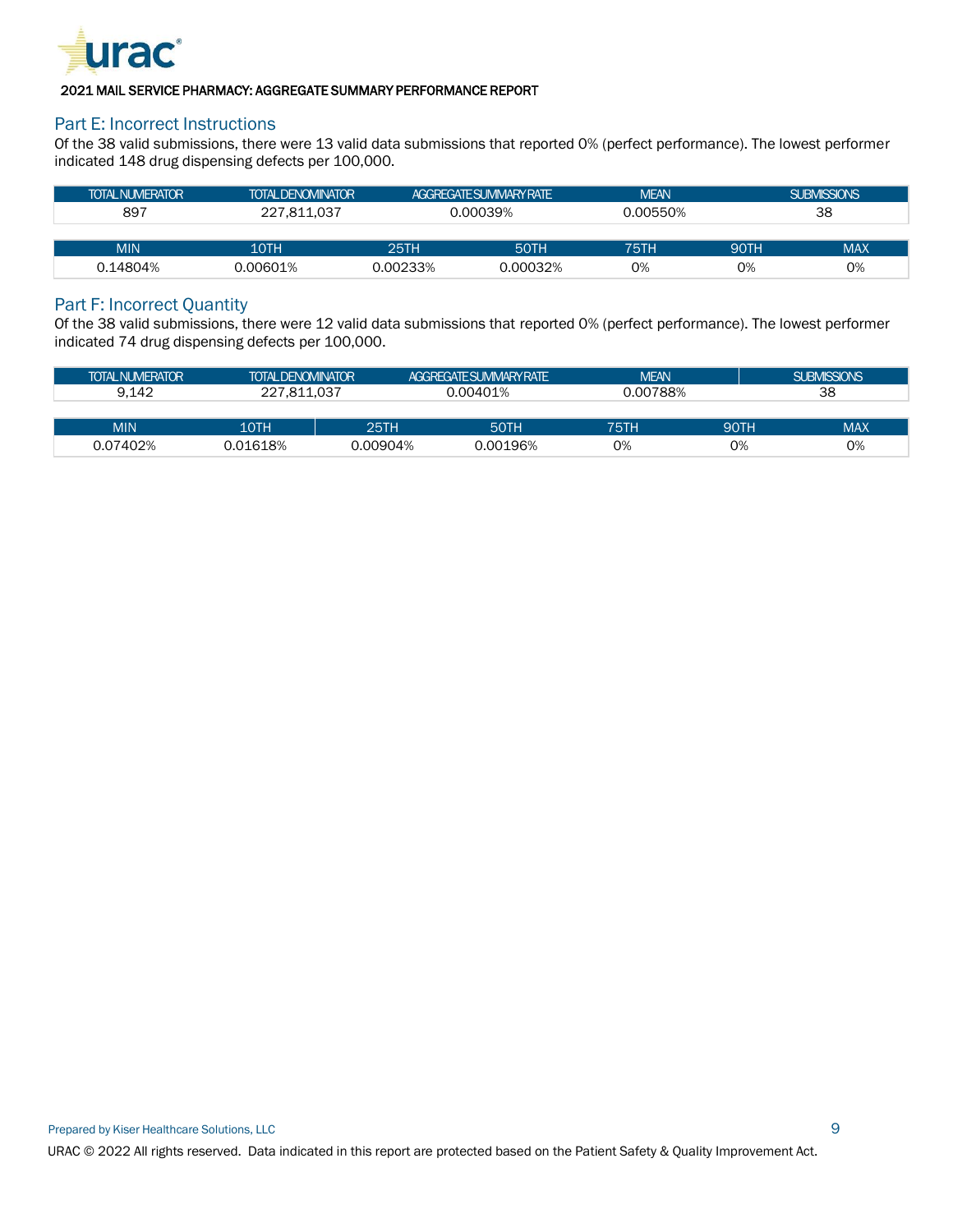

## <span id="page-11-0"></span>DISTRIBUTION ACCURACY (MP2012-07)

#### **Measure Description**

This *mandatory* two-part measure and composite assesses the percentage of prescriptions delivered to the wrong recipient.

- Part A assesses the percentage of prescriptions mailed with an incorrect address
- Part B assesses the percentage of prescriptions mailed with a correct address that were not delivered to the correct location

#### For all parts, a lower rate represents better performance.

Each part of this measure is calculated at the individual prescription level, not at the order level (i.e., if an order contains three prescriptions, those three prescriptions are each counted separately in each denominator).

There is no stratification for this measure, results are reported in aggregate across all populations.

URAC is the measure steward, and all rights are retained by URAC.

## Distribution Error Rate



Part A: Prescriptions Dispensed Part B: Prescriptions Dispensed with Incorrect Patient Address with Correct Patient Address But Delivered to Wrong Address

#### Figure 5. Distribution Error Types

Aggregate Summary Rates per distribution error sub-part

*\*Most distribution errors are due to prescriptions being dispensed with the incorrect patient address.*

#### Summary of Findings

A total of 37 organizations reported valid results for each measure part. Prescriptions dispensed with the incorrect patient address occur more frequently than prescriptions delivered to the wrong location. The highest performing pharmacies had zero distribution errors for the 2020 measure collection year. The lowest performer represented 900 distribution defects per 100,000 prescriptions dispensed.

| <b>TOTAL NUMERATOR</b> |          | <b>TOTAL DENOMINATOR</b> | AGGREGATE SUMMARY RATE | <b>MEAN</b> |      | <b>SUBMISSIONS</b> |
|------------------------|----------|--------------------------|------------------------|-------------|------|--------------------|
| 60.729                 |          | 227.003.520              | 0.02675%               | 0.07756%    |      | 37                 |
|                        |          |                          |                        |             |      |                    |
| <b>MIN</b>             | 10TH     | 25TH                     | <b>50TH</b>            | 75TH        | 90TH | <b>MAX</b>         |
| 0.89996%               | 0.20083% | 0.06556%                 | 0.01137%               | 0.00185%    | 0%   | 0%                 |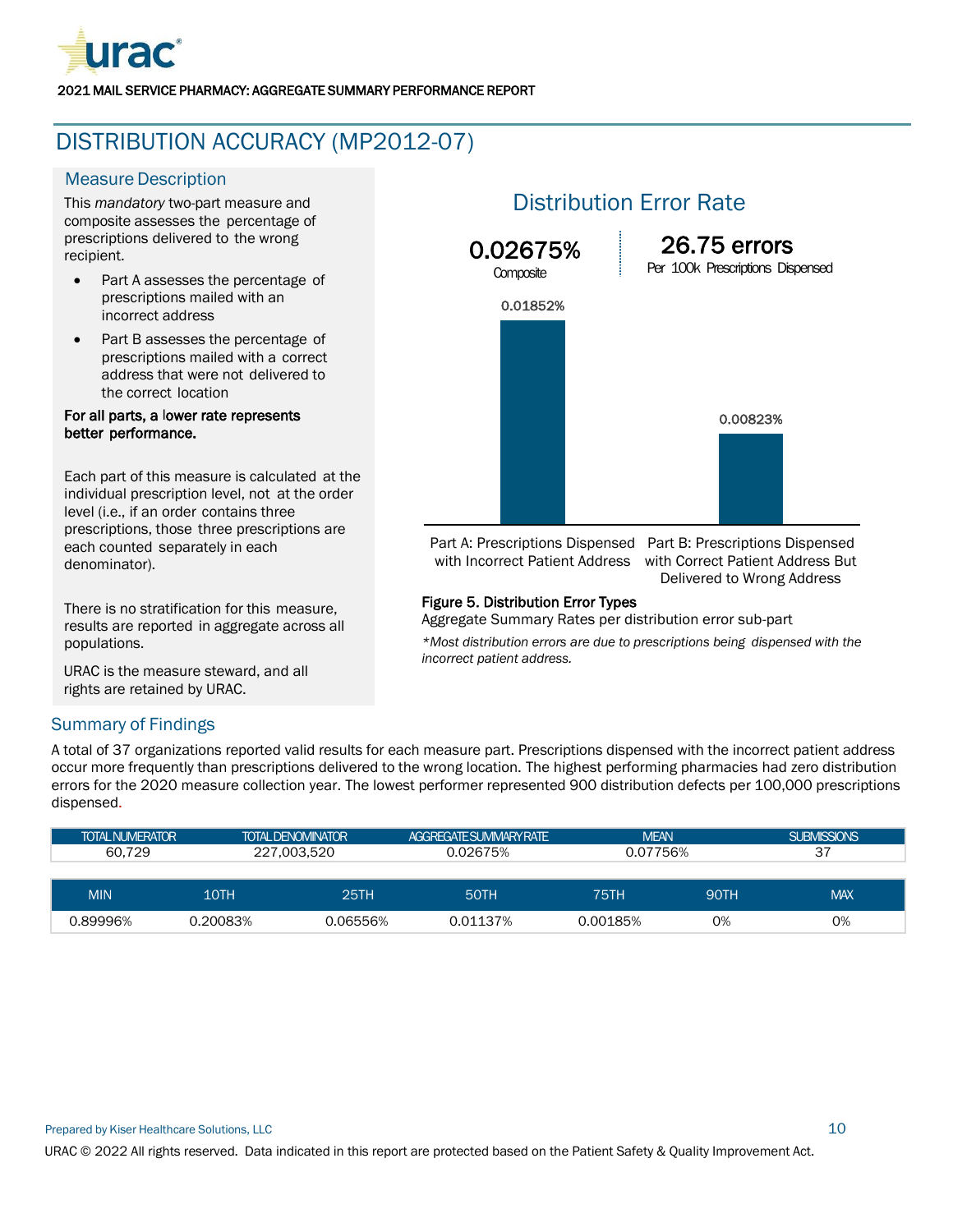

#### Part A: Prescriptions Dispensed with Incorrect Patient Address

Of the 36 valid submissions, there were six valid data submissions that reported 0% (perfect performance). The lowest performer indicated 754 drug dispensing defects per 100,000.

| <b>TOTAL NUMERATOR</b> | <b>TOTAL DENOMINATOR</b> | <b>AGGREGATE SUMMARY RATE</b> | <b>MEAN</b> | <b>SUBMISSIONS</b> |
|------------------------|--------------------------|-------------------------------|-------------|--------------------|
| 42.036                 | 227.003.430              | 1852%                         | 0.04189%    | 37<br>، ب          |
|                        |                          |                               |             |                    |

| MIN    | 10TH   | DETL                        | <b>FATL</b> | ---                       | $\bigcap_{\Pi}$ | MAX |
|--------|--------|-----------------------------|-------------|---------------------------|-----------------|-----|
| 75350% | 07686% | 11%<br>$\sim$ $\sim$ $\sim$ | .00879%     | .000<br><b>001</b><br>23% | 0%              | 0%  |

#### Part B: Prescriptions Dispensed with Correct Patient Address but Delivered to Wrong Location

Of the 37 valid submissions, there were nine valid data submissions that reported 0% (perfect performance). The lowest performer indicated 296 drug dispensing defects per 100,000.

| <b>TOTAL NUMERATOR</b> |          | <b>TOTAL DENOMINATOR</b> | AGGREGATE SUMMARY RATE | <b>MEAN</b> |             | <b>SUBMISSIONS</b> |
|------------------------|----------|--------------------------|------------------------|-------------|-------------|--------------------|
| 18.693                 |          | 227.003.430              | 0.00823%               | 0.03568%    |             | 37                 |
|                        |          |                          |                        |             |             |                    |
| <b>MIN</b>             | 10TH     | 25TH                     | <b>50TH</b>            | 75TH        | <b>90TH</b> | <b>MAX</b>         |
| 0.29631%               | 0.14950% | 0.01348%                 | 0.00140%               | О%          | 0%          | 0%                 |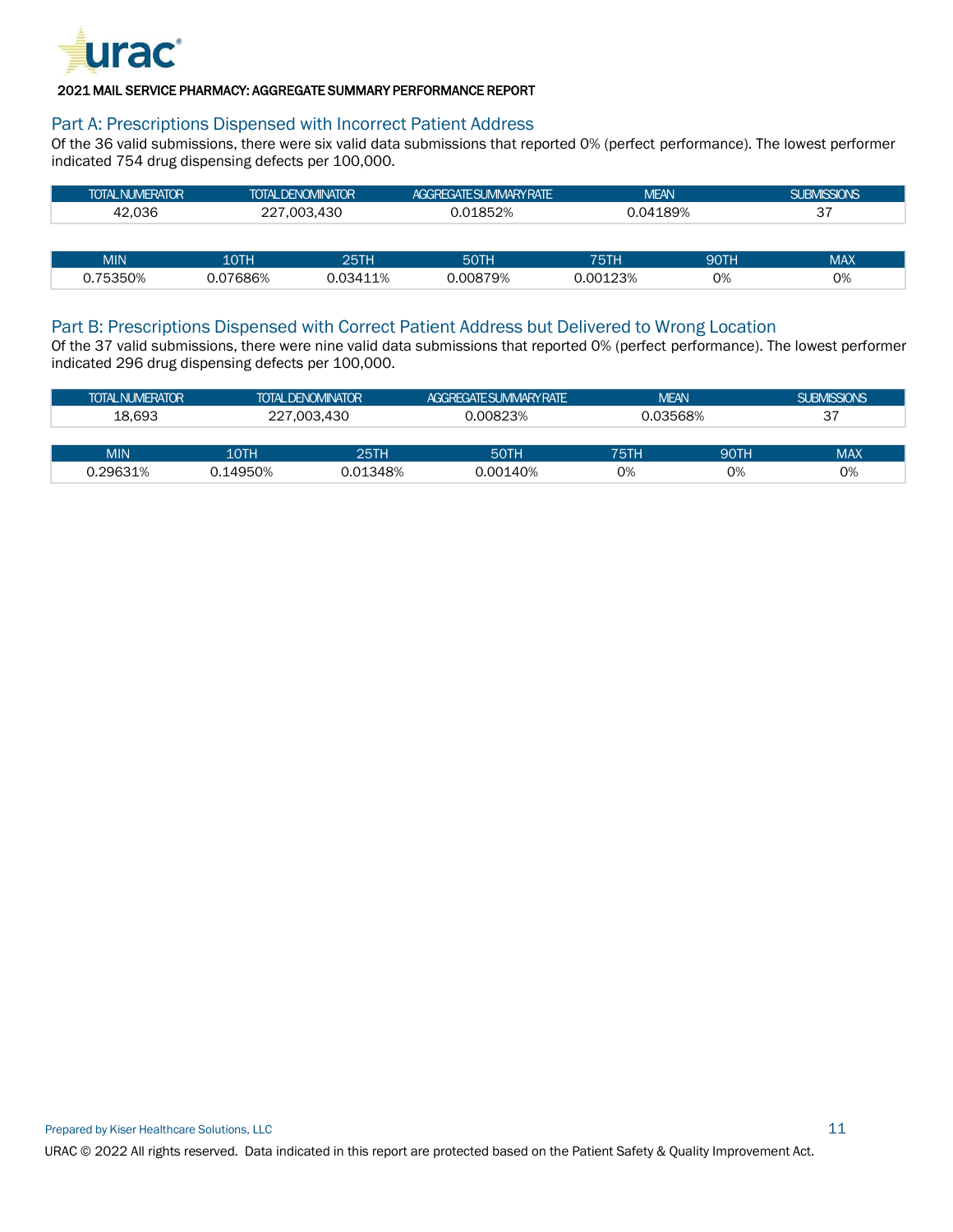

## <span id="page-13-0"></span>TURNAROUND TIME FOR PRESCRIPTIONS (MP2012-08)

#### **Measure Description**

This *mandatory* three-part measure assesses the average speed with which the organization fills prescriptions.

- Part A measures prescription turnaround time for clean prescriptions
- Part B measures prescription turnaround time for prescriptions that required intervention
- Part C measures prescription turnaround time for all prescriptions

#### For all parts, a lower rate represents better performance.

Parts A and B of this measure are mutually exclusive; if a prescription requires an intervention, it is counted in Part B; when it becomes clean, it is not counted again in Part A. The unit of analysis in this measure is individual prescriptions, not orders (which may include multiple prescriptions).

There is no stratification for this measure, results are reported across all populations.

URAC is the measure steward, and all rights are retained by URAC.

#### Summary of Findings

Of the 31 organizations that submitted valid data for this measure, 25 organizations submitted valid data for all parts of the measure. There were no valid data submissions that reported less than one-day turnaround time for new or refill prescriptions. There were five organizations that took more than five days to turnaround new prescriptions. There were two organizations that took more than five days to turnaround refill prescriptions.

| <b>MEASURE</b>                      | <b>TOTAL</b><br><b>NUMERATOR</b> |                           | <b>TOTAL</b><br><b>DENOMINATOR</b> | <b>AGGREGATE</b><br><b>SUMMARY RATE</b> |      | <b>MEAN</b> | <b>SUBMISSIONS</b> |
|-------------------------------------|----------------------------------|---------------------------|------------------------------------|-----------------------------------------|------|-------------|--------------------|
| Part C1: All Prescriptions - New    | 125.419.024                      |                           | 76,898,821                         | 1.63                                    |      | 3.60        | 31                 |
| Part C2: All Prescriptions - Refill |                                  | 125.422.914<br>88,795,778 |                                    | 1.41                                    |      | 2.22        | 31                 |
|                                     |                                  |                           |                                    |                                         |      |             |                    |
| <b>MEASURE</b>                      | <b>MIN</b>                       | 10TH                      | 25TH                               | 50TH                                    | 75TH | 90TH        | <b>MAX</b>         |
| Part C1: All Prescriptions - New    | 16.03                            | 8.67                      | 3.84                               | 2.58                                    | 1.53 | 1.38        | 1.22               |

Part C2: All Prescriptions - Refill 7.91 2.90 2.62 1.78 1.40 1.18 1.08

### Turnaround Time



#### Figure 6. Turnaround Time Aggregate Summary Rates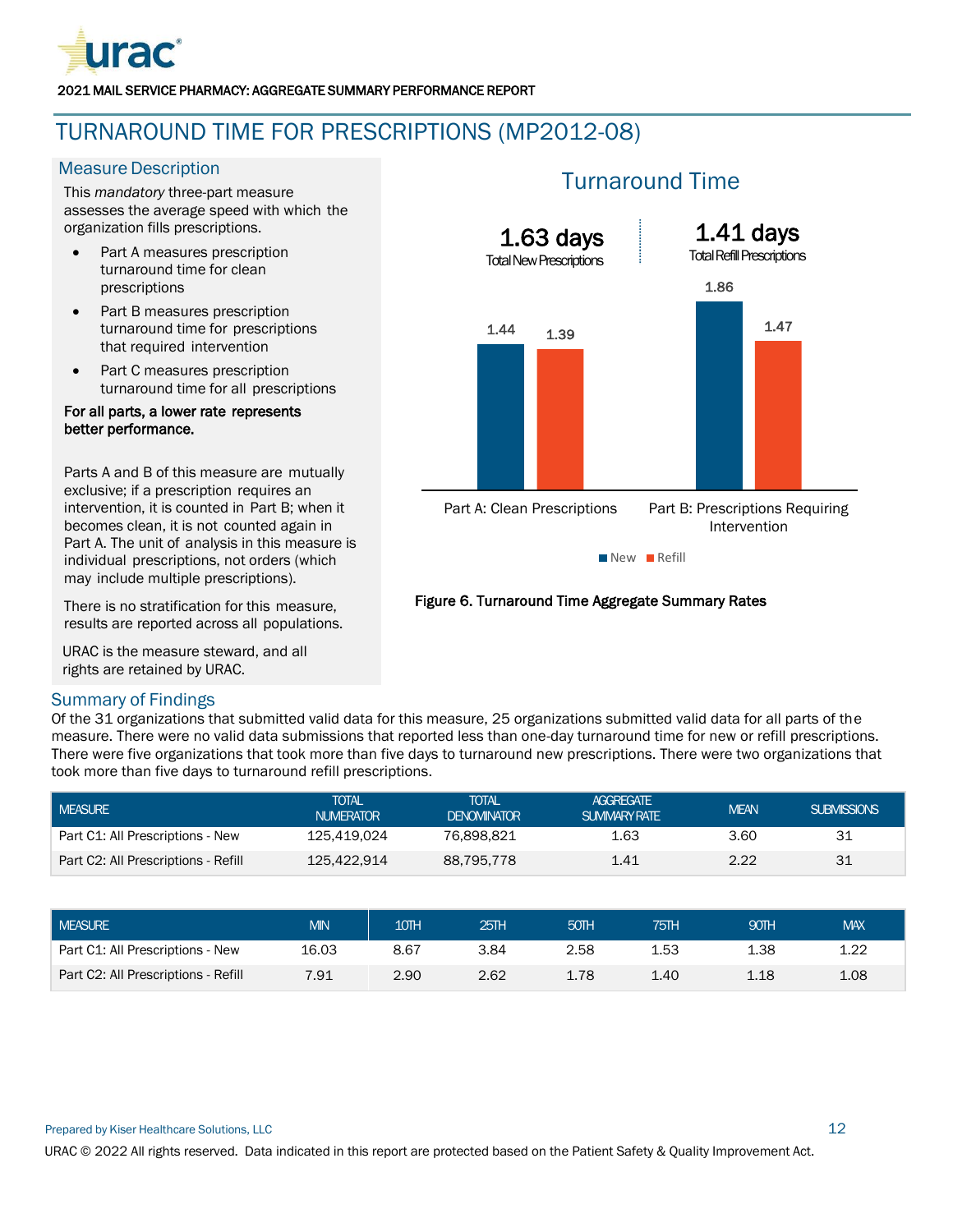

#### Part A: Clean Prescriptions

There were no valid data submissions that reported less than one-day turnaround time for new prescriptions. There were two organizations that took more than five days to turnaround new prescriptions.

There were two valid data submissions that reported less than one-day turnaround time for refill prescriptions. There were 12 organizations that took more than two days to turnaround refill prescriptions.

| I MEASURE                             | <b>TOTAL NUMERATOR</b> | TOTAL<br><b>DENOMINATOR</b> | <b>AGGREGATE</b><br><b>SUMMARY RATE</b> | <b>MEAN</b> | <b>SUBMISSIONS</b> |
|---------------------------------------|------------------------|-----------------------------|-----------------------------------------|-------------|--------------------|
| Part A1: Clean Prescriptions - New    | 61.756.113             | 42.804.663                  | 1.44                                    | 2.55        | 28                 |
| Part A2: Clean Prescriptions - Refill | 85.620.893             | 61.728.163                  | 1.39                                    | 2.04        | 29                 |

| I MEASURE                             | <b>MIN</b> | 10TH | 25H  | 50TH | 75TH | 90TH | <b>MAX</b> |
|---------------------------------------|------------|------|------|------|------|------|------------|
| Part A1: Clean Prescriptions - New    | 9.10       | 4.40 | 2.64 | 1.92 | 1.36 | 1.23 | 1.19       |
| Part A2: Clean Prescriptions - Refill | 7.75       | 2.82 | 2.29 | 1.66 | 1.29 | 1.15 | 0.64       |

#### Part B: Prescriptions Requiring Intervention

There were no valid data submissions that reported less than one-day turnaround time for new prescriptions where interventions were required. There were 18 organizations that took over two days to turnaround new prescriptions. Among those, seven took more than five days.

There were no valid data submissions that reported less than one-day turnaround time for refill prescriptions. There were 15 organizations that took over two days to turnaround refill prescriptions. Among those, three took more than five days.

| I MEASURE                        | <b>TOTAL</b><br><b>NUMERATOR</b> | <b>TOTAL</b><br><b>DENOMINATOR</b> | <b>AGGREGATE</b><br><b>SUMMARY RATE</b> | <b>MEAN</b> | <b>SUBMISSIONS</b> |
|----------------------------------|----------------------------------|------------------------------------|-----------------------------------------|-------------|--------------------|
| Part B1: Prescriptions Requiring | 63.404.609                       | 34.032.792                         | 1.86                                    | 4.20        | 28                 |
| Intervention - New               |                                  |                                    |                                         |             |                    |
| Part B2: Prescriptions Requiring | 39.757.839                       | 27.045.140                         | 1.47                                    | 3.25        | 27                 |
| Intervention - Refill            |                                  |                                    |                                         |             |                    |

| <b>MEASURE</b>                   | <b>MIN</b> | 10TH | 25TH | 50TH | 75TH | 90TH | <b>MAX</b> |
|----------------------------------|------------|------|------|------|------|------|------------|
| Part B1: Prescriptions Requiring | 15.39      | 8.66 | 4.95 | 3.60 | 1.65 | 1.47 | 1.06       |
| Intervention - New               |            |      |      |      |      |      |            |
| Part B2: Prescriptions Requiring | 14.90      | 6.02 | 3.26 | 2.57 | 1.67 | 1.19 | 1.08       |
| Intervention - Refill            |            |      |      |      |      |      |            |